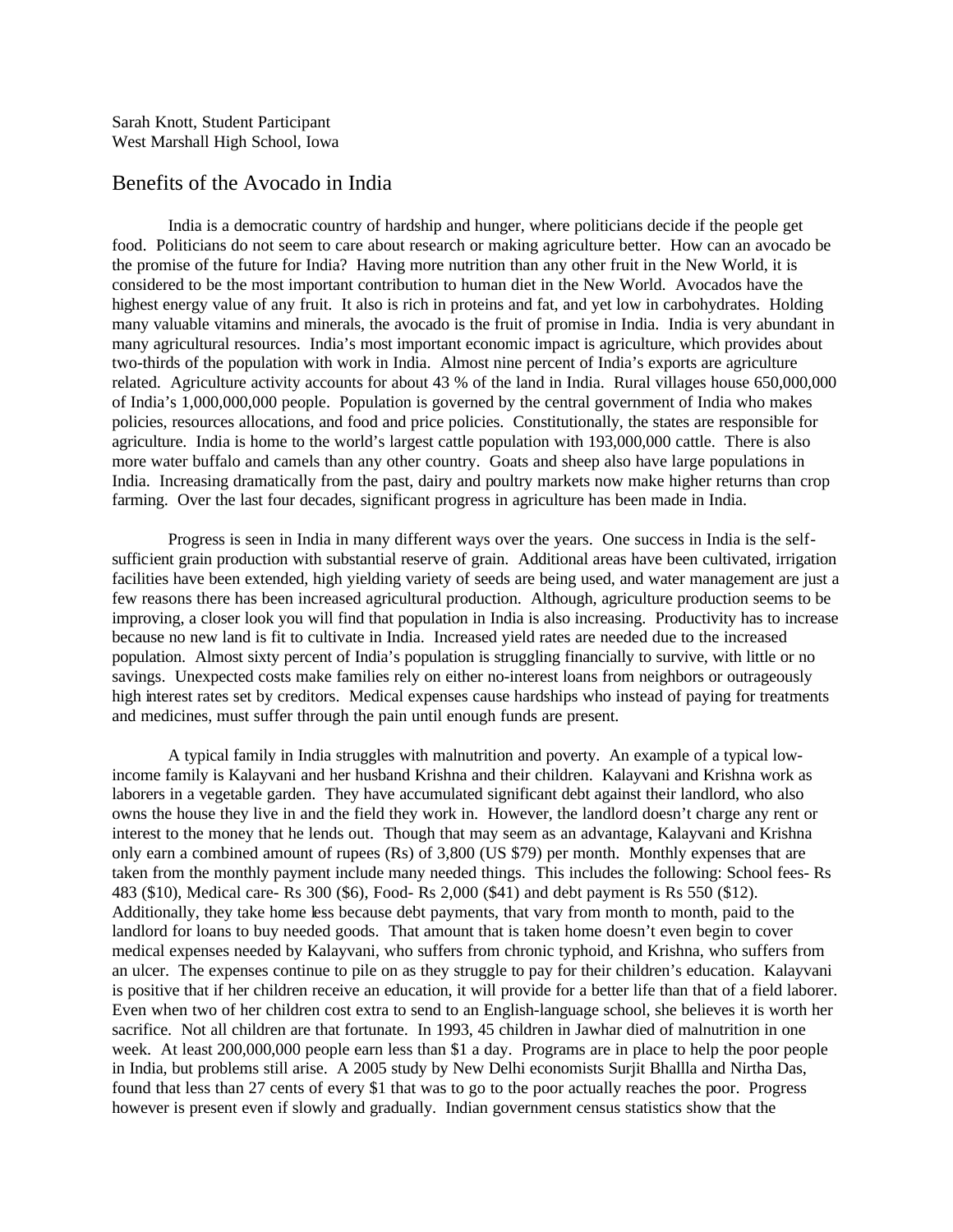population living on less than a \$1 a day has dropped from 26% of the population in 1999 to about 20% currently. A 7% economic growth rate in the recent years has been made possible because of a combination of projects by non-governmental organizations, local villagers' efforts, and grant from the government. However through these great strides toward improvement much is still needed for the typical family. Lowincome families struggle to make ends meet with limited resources. For example, most low-income families only eat two meals a day. Vegetables, fruit and milk are not present in the diets of many.

Parliament endorsed India's National Health Policy in 1983. The National Health Policy is committed to providing health services. Critics point out how the policy lacks specific methods to achieve such broad goals. Problems include: failure to integrate health services with wider economic and social development; poor involvement at local level; and low national support; and sanitation. Another problem is that health care spending in the government decreased, while private-sector spending was around 1.5 times as much as government spending. At times the government has issued an approach to help India meet nutritional needs. An example of government approaching nutritional needs is when the Supreme Court of India directed all state governments to introduce cooked mid-day meals in primary schools within six months of the landmark order dated on November 28, 2001. Though it is meant with the best of intent of creating a healthy nutrition program for children, complications outweigh the strengths. One school complained that a makeshift stove cooks the mid-day meal right next to the students. The cook uses inadequate utensils and uses young children to cut the vegetables. The teacher also complains that no learning takes place in the afternoon because of the filth in the classroom after mid-day meals. States supporting less money on midday meals than other states also is proving to be a problem. This would impact the timeliness and the quality of grain delivered to the primary schools. There are benefits of school programs. Tamil Nadu is home to nine primary schools that believe the mid-day meal addition has been a much-needed benefit of primary school education. Rice and sambhar are served every day and different vegetables are used over the week. Benefits of mid-day meal include: increase in school attendance, elimination of classroom hunger and a social equality. The mid-day meal program is just one example of how a nutritional benefit leads to other improvements in life.

Avocado is useful in many different ways beneficial to the Indians. It has high nutritional density, is a source of protein, fiber, major antioxidants, stroke prevention, and is used as a baby food. The avocado contains about twice of our daily needs for vitamins C, E, and beta-carotene as its calorie proportion. Rich in copper and iron, two mineral constituents of antioxidant enzymes, avocados again prove their nutritional quality. Potassium is also high in avocados, as it is has one of the highest potassium rates in tropical and non-tropical fruits and vegetables. A benefit of potassium is a 40% reduction in stroke risk with 400 mg of potassium, supplied in less than one-half of an avocado. The avocado is associated with lower blood pressure because it is high in monounsaturated fat. All amino acids are found in the avocado however not in ideal portions. Avocado being used in baby foods has many benefits including containing more potassium than 45 other fruits, juices or vegetables. They are also one of the only fruits or vegetables, which contain monounsaturated fats, essential for a baby's development. Another benefit is avocados have been shown to maintain good cholesterol while reducing bad cholesterol. One half of a Hass avocado contains about 80 grams of edible fruit has a significant percentage of the daily nutritional needs of children ages 7 to 10. The Hass, Fuerte and Green varieties are promising in India.

Avocados are grown scattered in southern tropical states like Tamil Nadu, Kerala, Karnataka, and Mararshta. Also popular in the northeastern Himalayan state of Sikkim on hill slopes at elevations if 800- 1,600 meters. Avocados are grown at higher elevations frequently, to prevent soil erosion. An avocado can withstand poor drainage and water logging. Avocados cannot tolerate northern India's hot dry winds and frosts, typically grown in tropical or semitropical areas with rainfall in summer and humid, subtropical rainfall areas. Intolerant to saline conditions and optimum range of pH is from 5 to 7, are characteristics of this unique fruit. The climate zone of avocados is from true tropical to warmer parts of the temperate zone.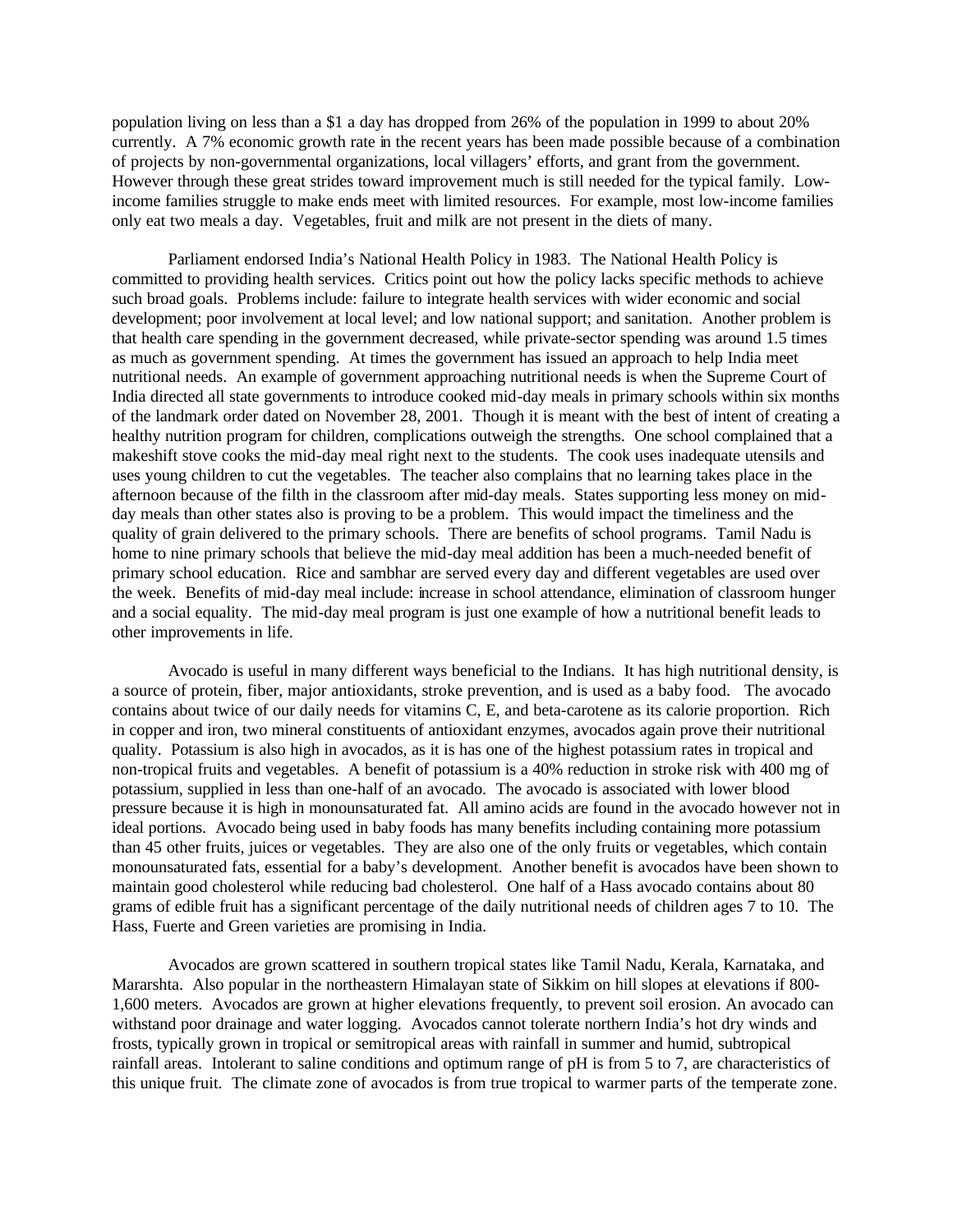Currently avocados are not a commercial crop. It is difficult for the avocado to compete against the other fruit crops such as banana, mango, and grapes. There is a lack of awareness of the nutritional quality of the avocado. The avocado is an example of the paradox of obesity and hunger. High enough in calories to help India's people who are underweight, and yet it is still considered to be a weight loss tool. The monounsaturated fat speeds up the metabolic rate, as compared with saturated fat. High fat content gives a quicker feeling of "fullness", reducing overeating. Even though a high fat content of most avocados (up to 90% of its calories) makes it look like it would be negative on health, it has over twice as many calories per unit weight as does carbohydrate or protein. When the body burns calories when storing calories from carbohydrate or proteins, it burns about three times as much when it burns calories from fat stored. So the avocado has its many benefits in combating malnutrition and obesity.

Production and quality of avocados can be increased if a definite variety is requested by India. With so many varieties of crops, it creates an inconsistent quality to market, poor fruit types, and drives the market down. An avocado is propagated through seeds. The seeds are only viable for 2 to 3 weeks but the time length can be increased if storing the seed in dry peat or sand. All avocados trees in Sikkim are grown as seedlings. Seeds from mature fruits are sown in a nursery or in polyethylene bags. These seedling trees at 10-15 years will produce 300 to 400 fruits. Other trees will yield from about 100 to 500 fruits per tree. Establishment of selected varieties of clones is due to budding or grafting in vegetative propagation. India has no commercial nursery participating in nursery production of avocado planting material. Plantations are scattered and not well organized. High quality nursery plants of select varieties and systematic planting in all of India can help make avocados popular in India. The fruit needs to be picked carefully, as they do not ripen on the tree. Avocados should be harvested when they are hard and have 12 percent minimum oil content. The hard fruit s allowed ripening during transportation and distribution. Transport time maximum is 14 days, though if kept at 5.5 to 8 degrees Celsius. The possibility of expanding the out-of-season production may be a reality with the proper varieties of selections. Avocados can be marketed in the country easily, especially with the growing tourist industry. The fruit may also have good export potential. Due to the easy accessibility of attaining other fruits, many common people will choose another fruit. Taste may also influence Indians to not choose the avocado. Fruits of 250 to 300 grams in size are preferred in India. Similar in size, color and quality of avocados grown in India is comparable with those grown elsewhere. It is expected that the high nutritional value will influence people in India to market the avocado. The tribal population of the Kikkim have wide acceptance for the avocado. May the Kikkim set the example and show how the avocado can be a potential fruit crop in India.

 Avocados can be gateway fruit to the future in India. Even if it is not currently a commercial crop, there are benefits that can be obtained for the people of India. There are many nutritional benefits for the malnourished India. However, many problems are in the way to have a constant supply of avocados in India. Researchers have proven that avocados must grow in a pH range of 5-7. Because of that and the characteristics of a hot and yet wet climate, avocados can only grow in parts of India. Grown in Southern states of India and in the hilly Northeastern state of Sikkim, the avocado is limited. Many different varieties of the avocado hurt their market potential because the varieties result in an inconsistent quality in the fruit. Research is needed to identify one variety that has the best yield and is a high quality fruit. If one variety is the focus of India then all of the avocado producers can focus their attention to producing the best quality fruit of that certain variety. With the focus tuned to only one variety of avocados, a market can be established. A better crop will slowly emerge that will hold more nutritional benefits and may even one day be a high enough quality product to export. Not only could the higher nutritional value avocado could benefit the health of the people of India, it will generate a new source of income to the country.

Avocados have many benefits for the people of India. Even though it is not a popular crop, with the right advancements it can become very successful for India. What advancements are needed to make the full use of the potential the avocado holds? Researchers believe that more research and government spending needs to happen to increase the productivity and quality of the avocado. As the population in India increases, the demand will naturally increase. Increased productivity will also make avocados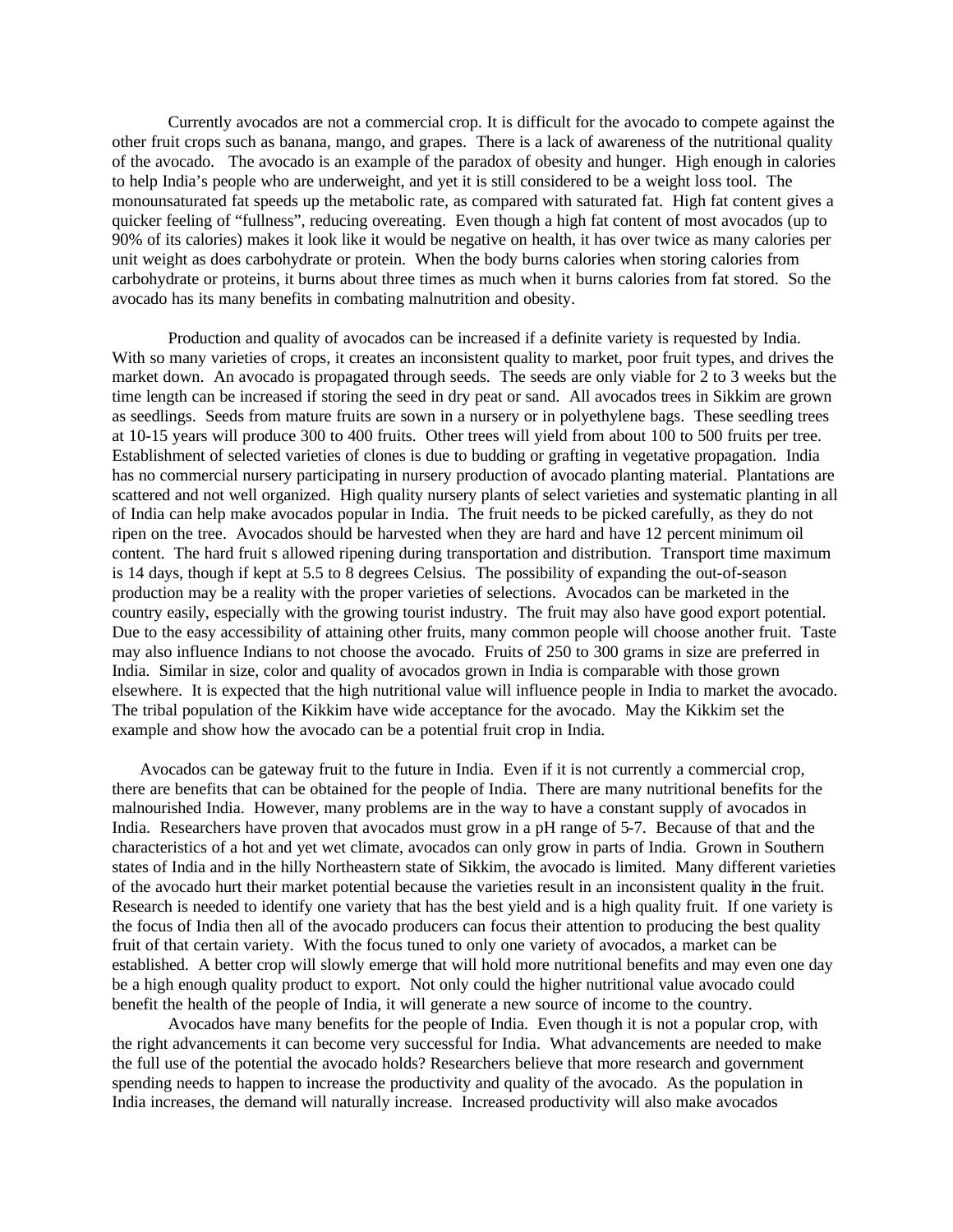available to consume for the nutritional benefits. Not only does the crop production of avocados need to be increased, also the quality needs to improve. Researchers believe that if only one of the many different varieties of the avocado in India was the main variety of avocado, it would make the avocado a higher quality of fruit. Instead of many hybrid varieties which each had their benefits and problems, the focus of avocado producers would be for one high quality pure fruit. These advancements would make the avocado even possible to be exported, which would help the poverty rate in India. How is the government and researchers focusing on the avocado going to help the advancement of the avocado? The government needs to encourage and pay a research staff to research all aspects of the avocado. Researchers should make a judgment of which variety of avocado would be the best variety implemented all over the country. Factors for deciding the variety of avocado include: flexibility to weather conditions, the quality of fruit, percentage for surviving in different environments in India, and how marketable the avocado variety is. After researchers make a decision on what variety of avocado is the best decision to concentrate on to make a higher quality of fruit, the government should support the decision. The government can encourage growing the one variety of avocados by creating benefits for avocado producers who grow the variety. Money should be given to producers who produce a certain amount stated high quality avocado of the required variety. The more high quality avocados grown by the producer should be given more money. How is the producer going to learn about the variety of avocado being encouraged? The government should hire people knowledgeable in avocados and agriculture to teach potential and current avocado producers how to properly grow the variety of avocados. Clinics should be given by these educated people to teach interested people how to grow the variety of avocados and the benefits of the avocado. As a follow-up to educating growers, the general public of India should be educated as to the benefits of the avocado. This could be in the form of open forum meetings, free classes, and general publicity for the fruit. The follow-up should be a year or so after the avocado crop is increasing and the quality of the fruit is improving. One specialist for the country of India should be implemented in the country for as many years needed till a stable foundation of avocado growing. A specialist could be the main person to help the general growers and publics' questions and concerns pertaining to avocados. How can the government pay this for? The government should take action first and ask for other allied countries support as progress is attained. Researchers from other countries should help the cause in India, once some action of trying to encourage progress is taken upon the Indian Government. With this plan in action, India should reap the many benefits of the avocado. Nourished, financially stable and a feeling of self-pride will occur as India is brought to success due to the amazing avocado.